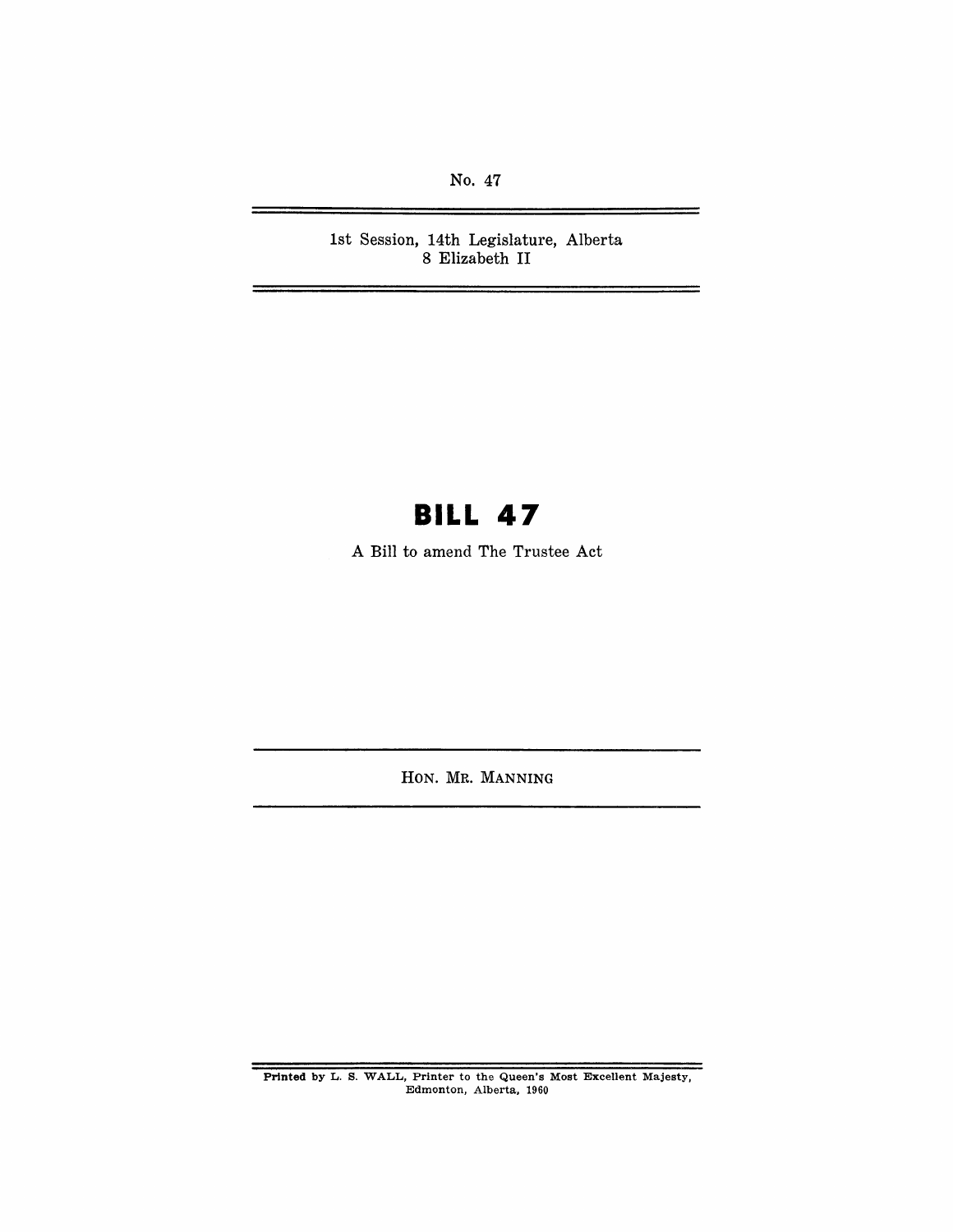#### **Explanatory Note**

General. The Trustee Act (R.S.A. 1955, chapter 346) is amended to cure a defect in respect of section 33. Section 33 (1) reads:

"33. (1) Where any deceased person committed a wrong to another in respect of his person or of his real or personal property, except in cases of libel and slander, the person so wronged may maintain an action against the

Where no executor or administrator is appointed within a year after the death in respect of the estate of a deceased wrong-doer, no action can be brought against his estate. The appointment within that period of an administrator ad litem will not assist. (See Farish and Ellison v. Pa (N.S.) 690). This amendment would permit bringing an action in such a case against an administrator ad litem within the time limited for bringing an action.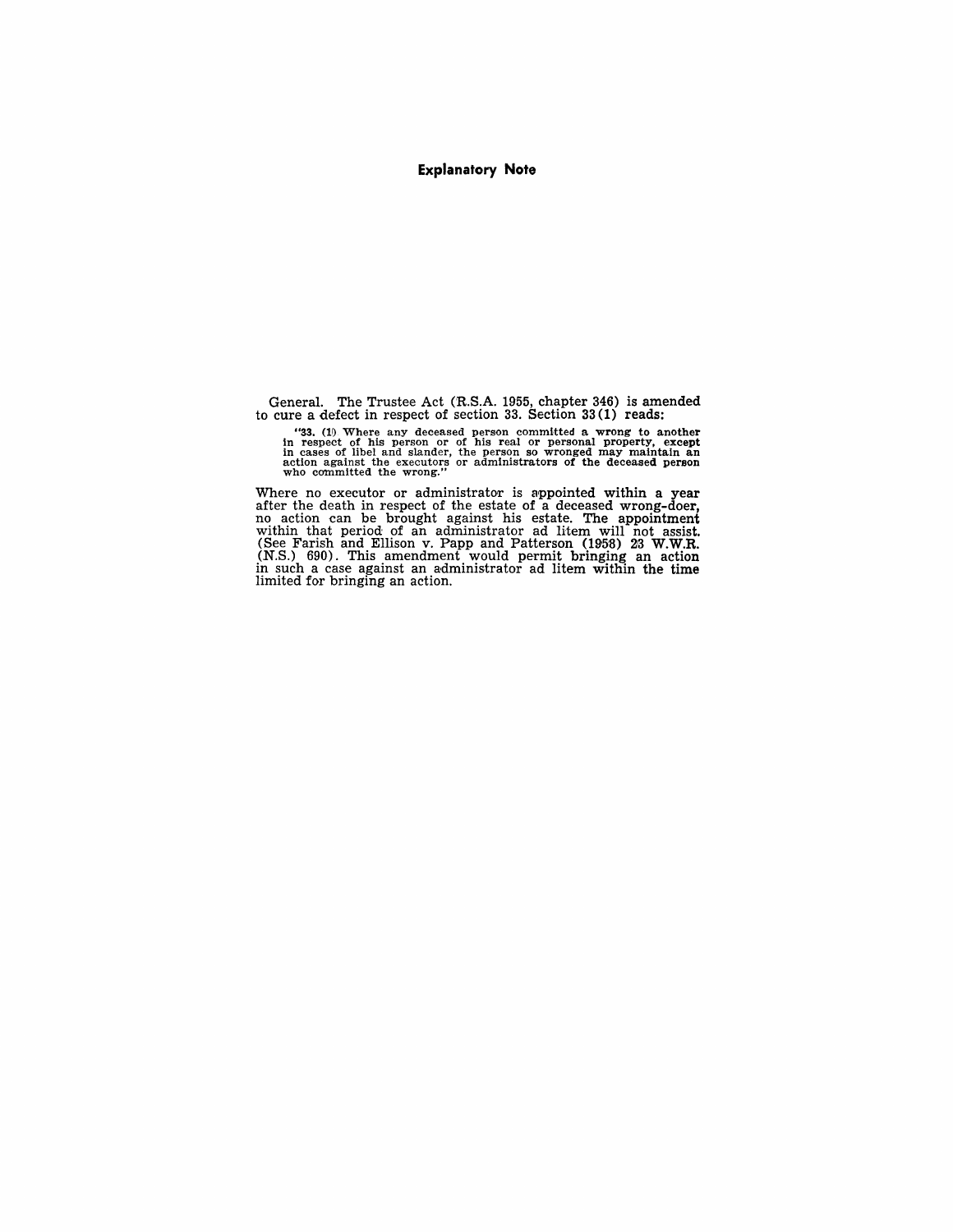### **BILL**

#### No. 47 of 1960

#### An Act to amend The Trustee Act

#### *(Assented to , 1960)*

**HER** MAJESTY, by and with the advice and consent of the Legislative Assembly of the Province of Alberta, enacts as follows:

*1. The Trustee Act,* being chapter 346 of the Revised Statutes, is amended by adding immediately after section 33 the following:

*33a.* (1) Where a person wronged is unable to maintain an action under section 33 because neither letters probate of the will of the deceased person nor letters of administration of the deceased person's estate have been granted within six months after the death, a judge of the Supreme Court may, on the application of the person wronged and on such notice as he may deem proper, appoint an administrator ad litem of the estate of the deceased person, whereupon

- $(a)$  the administrator ad litem is an administrator against whom and by whom an action may be brought under section 33, and
- (b) a judgment in favour of or against the administrator ad litem in any such action has the same effect as a judgment in favour of or against, as the case may be, the deceased person, but it has no effect whatsoever for or against the administrator ad litem in his personal capacity.

(2) This section applies whether the wrong was committed or the deceased person died before or after the commencement of this section.

**2.** This Act comes into force on the day upon which it is assented to.